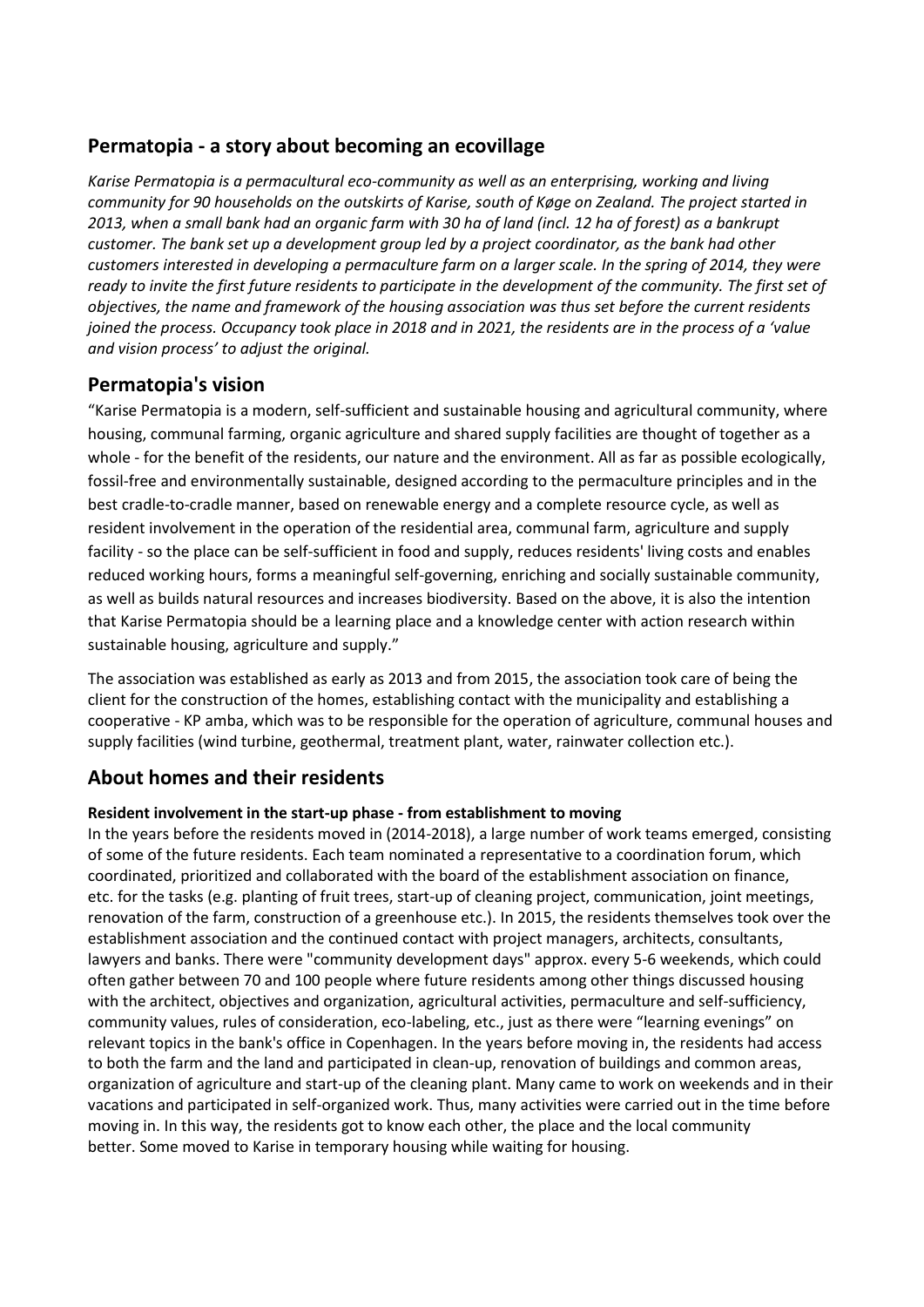#### **The homes**

In Permatopia, all households have their own home with a small private garden area. There are 3 forms of ownership and 5 different home sizes in 2 levels: homes of 76-126 m2, from a small home with living room, loft, bathroom and kitchen to a home with 4 rooms. The houses are similar in construction and built simultaneously from 2015-2018 in a collaboration between Sydkystens Housing Association as the developer of the 44 public housing units and the establishment association as the developer of the 46 owner-occupied and cooperative housing units. The aim was, that regardless of the form of ownership (which in principle is just a form of financing), the scope of the interior of the home and any extensions should be the same.

The homes are built sustainably and non-toxic with a light wood construction and paper wool as insulation and wooden bats in exterior walls, with plasterboard, plastered and painted with non-toxic and natural paint. Floors are solid beech and ceilings are in sound-insulating wood concrete. The homes are built according to 2020 energy requirements and has become a bit more expensive due to the choice of separation toilets and the consequent extra piping as well as the collection of rainwater from the rooftops in central tanks, from which the water is returned to the individual home for use in the toilet and possibly the washing machine. Architecturally, emphasis has been placed on light, indoor climate and spaciousness.

The exterior of the houses is clad with linseed oil-painted spruce cladding in blue, gray and green colors. There is a design manual, which shows how residents (regardless of ownership) can get an approved building permit to add a winter room, attic w/u balcony, a shed on their own plot, expand the loft, possibly establish extra room as well as terrace and bicycle sheds. There is a communal laundry in the common house.

The homes are built in 8 terraced house clusters, where 3-4 homes are built together. In each cluster there are 4 types of sizes so that different generations and family forms can live side by side. The residents are jointly taking care of the common living space.

#### **The residents**

From the beginning, a framework had been set for a mixed distribution of residents: young people, families with children, middle-aged people without children and the elderly. In 2021, there is now 147 adults and 90 children (most of them in preschool age). The residents come from many places, but with predominance from the Copenhagen area. Most adults are in the labor market and are employed in agriculture, the construction sector, the social sector, the health and education area, engineering-IT supply professions or earn a living through creative professions in the alternative treatment, theater and music industries. Professionally, the residents together have very different competencies. The level of education is remarkably much higher than in the municipality in general.

### **The work in Permatopia**

#### **Organization**

What particularly distinguishes Permatopia from many other Danish housing communities is the ambitious circular supply system, the self-sufficiency ambition with permaculture as a starting point and the 30 ha that the community owns together. The work and management of the many common tasks is therefore a central focal point for discussions and solutions in Permatopia. At the start-up phase, 35 working groups became too many and the Coordination Forum quite unmanageable. The many work teams were then comprised in 6 areas (Agriculture, Economy, Common Areas, Farm, Supply and Social Sustainability), each with its own coordination forum for 4-10 teams. After moving in it was decided that the formal board organization should be supplemented with a "main circle", a forum consisting of 2 representatives from each area, who together with the board take care of major and principled decisions.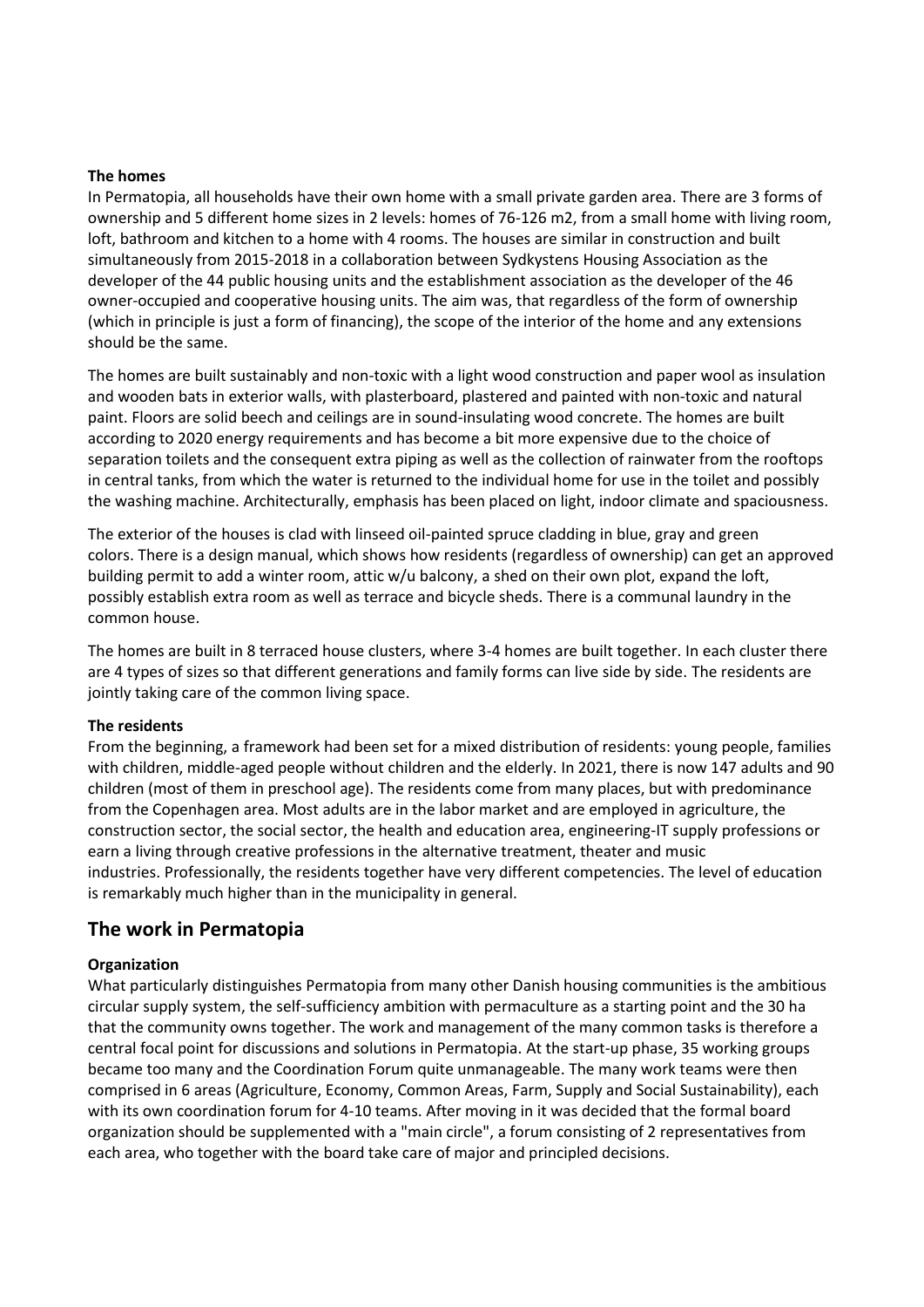#### **Work responsibility**

From the start, it was determined that each adult resident of Permatopia is expected to participate with approx. 100 annual working hours - and there was a similar target for child participation. Whether the work is done with 10 hours in one weekend or  $\frac{1}{2}$  hour 4-5 times a week is up to oneself and depends on the nature of the work. However, many work in periods of more hours, both because it is necessary and because they take responsibility for operating and developing tasks that the community wants and needs. Especially in the summer, the agricultural activities in Permatopia are in great need of hands. The daily dinner production in 9 dining groups and board work in 3 housing associations and 5 boards under the cooperative KP AMBA are in line with other interest groups voluntary work, which is outside and beyond the compulsory work effort.

#### **Distribution of work**

Every year, a workplace distribution is carried out so that a team's need for manpower to solve priority tasks can determine who would like to work in the team in question. The value processes in the beginning of the community mean that the work - and the organization - rests on desire, job satisfaction, opportunity to learn, community needs and permaculture principles. (However, there is also a lot of work that is not so pleasurable and that is done anyway - "because then we just make a party out of it"). There are also several ambitions that are not really fully realized every year. The community now employs a farmer and a kitchen manager, both part-time. From 2021, there have been regular joint working mornings on Sundays, especially the field work is mostly fun when there are many people doing it.

#### **Team organization**

Teams can have very different sizes, from a store team of 3 to a field team of 24, which is then divided into a number of subgroups/field responsibilities. All teams carry an approved mandate and a vocalizer who is responsible for coordinating the work in collaboration with the other teams in the area and ensuring that development meetings with plans and decisions for the entire community are open, announced, have an agenda and minutes that are made accessible for the community. Major decisions that affect many residents must go through an open workshop or a joint meeting before an area coordination forum or the main circle can take a stand.

#### **Decision-making processes**

Permatopia is still in a phase of establishment and it is depending on the structures of the surrounding communities regarding lending, municipal approvals, etc. All formal decisions concerning finances and legally binding matters are implemented at general meetings of one of the many associations. In the work organization, more work is done with sociocratic processes, where emphasis is placed on especially that all voices are heard, that objections are integrated and that decisions are thoroughly prepared with the participation of especially those who are influenced by the decision. About 4-6 joint meetings are held annually and a number of idea workshops are held as well.

#### **The joint responsibility**

The cooperative KP amba, which is run as a company by all residents, has taken out a double-digit million loan for the purchase of the property, renovation, purchase of wind turbine, cleaning plant, geothermal heating system, communal house and renovation of the old buildings, laundry and the agricultural establishment. The financial obligations have become approx. 25% larger than expected, so a large part of the community's focus is on investing in the activities. The construction process with the common facilities became quite chaotic and delayed, and the establishment economy became tighter than expected. There are therefore many interest projects, which are funded by the residents themselves. The move was also delayed for almost 2 years. The documentary by Erlend Mo about "The Journey to Utopia" tells a strong story about the construction process and its significance for a few affected families.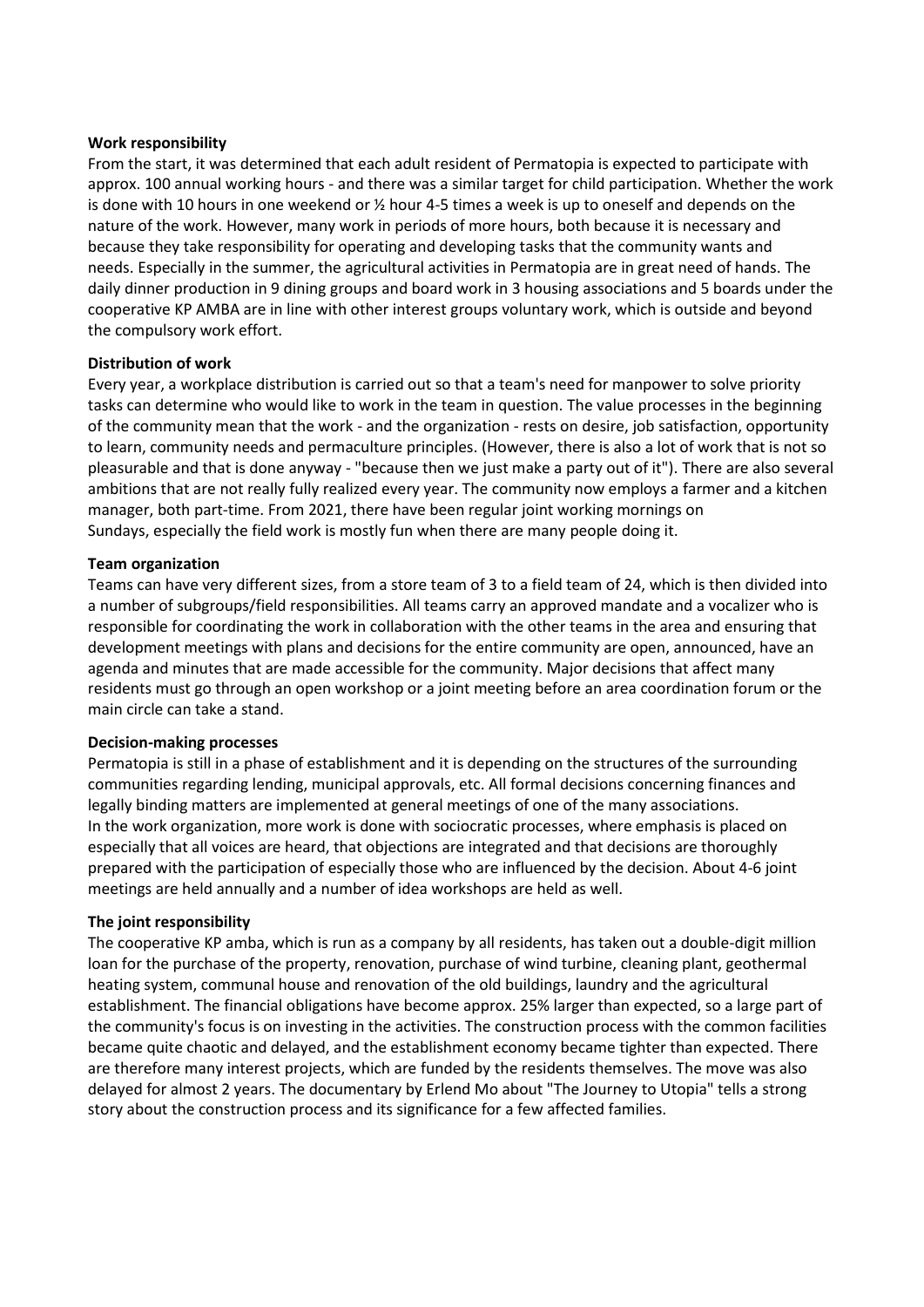# **Agriculture and supply**

The total area of Permatopia is 29.2 ha; of which 4.7 ha are urban zones with residential buildings, roads and parking spaces. The remaining 24.5 ha are land zone, of which approx. 12 ha is a former protected forest. Approx. 1.5 ha is filled by the common farm with associated garden and farm buildings, common house, etc. and the remaining is just over 11 ha for agricultural and supply operations. Here, the area is used for willow cleaning plants and the wind turbine. In addition, in 2015 1 hectare of new orchard with approx. 300 fruit trees, beekeeping and mobile hen house for 75 hens was included. The remaining area is used for 2 large greenhouses, which were built in 2018 and 2019 and for approx. 3 ha vegetable growing; ca. 5-6 ha are laid out with barley with clover grass, crops that fix the nitrogen in the soil. After harvesting barley, grass can be harvested 3 times a year for compost and then soil is incorporated into vegetables.

In the agriculture project, residents grow between 80 and 100 different crops in crop rotation, such as many kinds of cabbage, root crops, berries, beans, corn, pumpkins, greenhouse crops and also try old varieties and varieties that contain more bitter substances. Permaculture is cultivated as far as possible, especially in the permanent beds, which are expanded year by year, and a number of principles are drawn from the permacultural to the traditionally organic approach, e.g. fixed tracks and fixed areas where the ground is not trodden. Experiments with composting methods and perennial vegetables have been launched in 2021. Permatopia's agriculture is eco-certified and the products are sold primarily to the residents and to the communal kitchen, but vegetables are also delivered to some Copenhagen restaurants. The farm is run with hectare support and has a part-time farmer.

## **Supply**

Permatopia buys water from Karise Waterworks and the wastewater goes to our own willow treatment plant. The willow grow in the plant's 9 large beds and is cut every year by approx. 1/3, which is chipped and distributed on the ground. The plant is one of Denmark's largest. Heating for the homes is produced by geothermal hoses. Electricity for the common plants is produced by a 46-meter-high recycling wind turbine with a capacity of 225 Kw, which annually produces 320 MWh. The electricity can be used free of charge on the agricultural area where it is produced, i.e., for communal laundry, cooking, pumps that drive the supply as well as charging stations for electric cars. The surplus electricity is sold back to the electricity grid. Private electricity in the homes is with its own choice of electricity supplier, due to legislation on electricity supply.

# **Social sustainability - social cohesion**

The main motto in permaculture - "Care for the soil, care for people and equal distribution of resources" means that care for people also has a significant focus in Permatopia. Resources have been set aside to keep the large group of residents well informed through newsletters, minutes and joint meetings, to ensure that everyone is 'up to date with information'. Conflict resolution between one/several residents and the community takes place through a dialogue team that acts as mediators - or can raise issues on their own.

The residents meet in work teams, in food groups, in the respective housing association and at joint meetings. It is important that the meetings take place with good, calm dialogue processes and that there is transparency in the decisions. There is therefore a chair and facilitator at the large meetings as well as meetings where there is potential conflict material on the agenda. From the outset, common rules of consideration have been created in a community process.

**Common meals** in Permatopia is the daily meeting place for many residents. Approx. 85% of all residents participate in a voluntary food scheme, where the residents participate in food production for the weekdays of the week. Vegetarian food offerings are mainly produced from the raw materials produced in the field.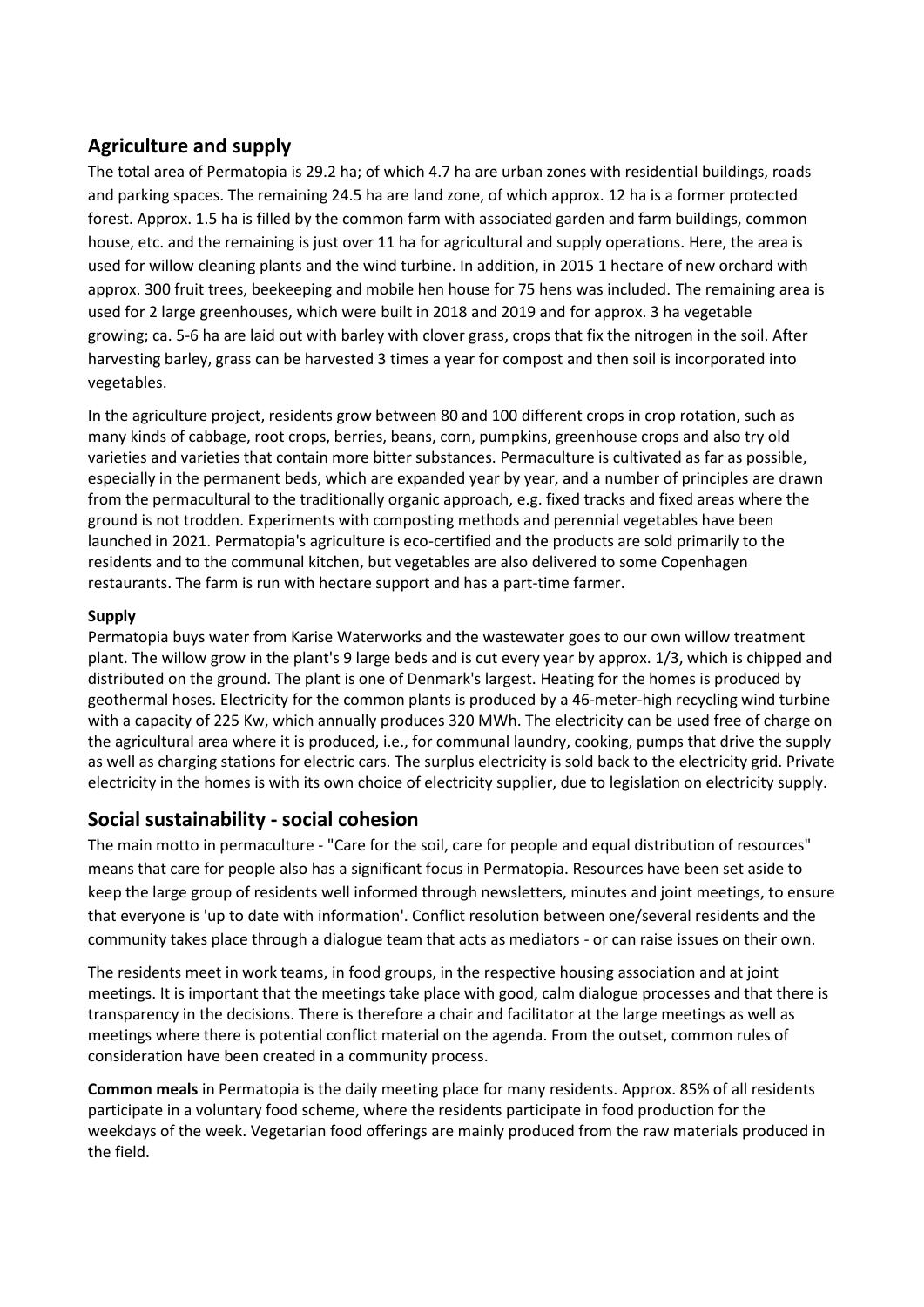**Children's activities** are important, as approx. 1/3 of all Permatopia residents are children. There is a children's democracy group that helps the 6+ year old children influence Permatopia's activities and priorities and on the integration of the children in both the children's community and the work of the large community.

**Replacement and new residents** take place by inviting future residents to information days. A Friends Association has been established for those particularly interested in the local area.

## **Permatopia as a place of learning**

From the beginning, it has been part of Permatopia's foundation that the project, the buildings, the agriculture and the results from the many experiments with sustainable living should inspire others. In the long run to new Permatopias to be initiated. Permatopia residents are therefore happy to participate in external activities, just as researchers have been invited into the processes from the start. Visitors' visits are arranged by regular monthly tours, just as local, national and international groups can receive special lectures and tours for a fee. There are also course activities in the pipeline, including summer courses and activity days for children and young people.

## **A personal perspective**

A board member from the period 2015-2020 talks about Permatopia's creation:

"We are a community where we actually started our joint project several years before we came to live here together. We have been unlucky in many ways: An example is a whole year of delay in financing because we could only get building loans if ALL homes were sold or rented out. Also, the first year of construction was the wettest winter in man's memory, the houses were not finished, everything was scratching, and water damaged; the main contractor went bankrupt and we are only now getting the deficiencies at the houses rectified - for our own money! The common facilities became much more expensive than assumed, and for a long time the economy has been looking bad. Just as we came out in 2019 with an honorable account with a tiny profit, Corona came and prevented the 2 most important sources of income: tours and dissemination to paying visitors from outside - and the sale of vegetables to Copenhagen restaurants.

Here from the 2021 outlook in retrospect however, I think some of our mishaps have also been beneficial. That the most important reason why our rather young housing association has come through the beginning and establishment phase here in the first years, the increasing financial burden and after only 2 years – after a closure of every joint activity - joint meetings, communal dining, major work initiatives - yes, the community's strength is precisely that most in the community have known each other very well for several years - and have succeeded in integrating the new ones that have been coming in. Participating in development days through several years of games, exercises and conversations, sharing dreams and values, but also discussing solutions and compromises. Most people took part in planting trees, sowing seeds, digging soil, making renovation of the buildings during their holidays with others who also were longing to move in; it has been one very important factor for the community that still wants Permatopia as a project and concept to succeed.

Another factor has been that we all moved in pretty much the same half year. Compared to other ecocommunities, where you live (for up to 5 years) to build your own home before focusiing on the common facilities, we could move into (almost) finished homes and continue working on the common facilities that we started the construction of 2-3 years before the actual move-in.